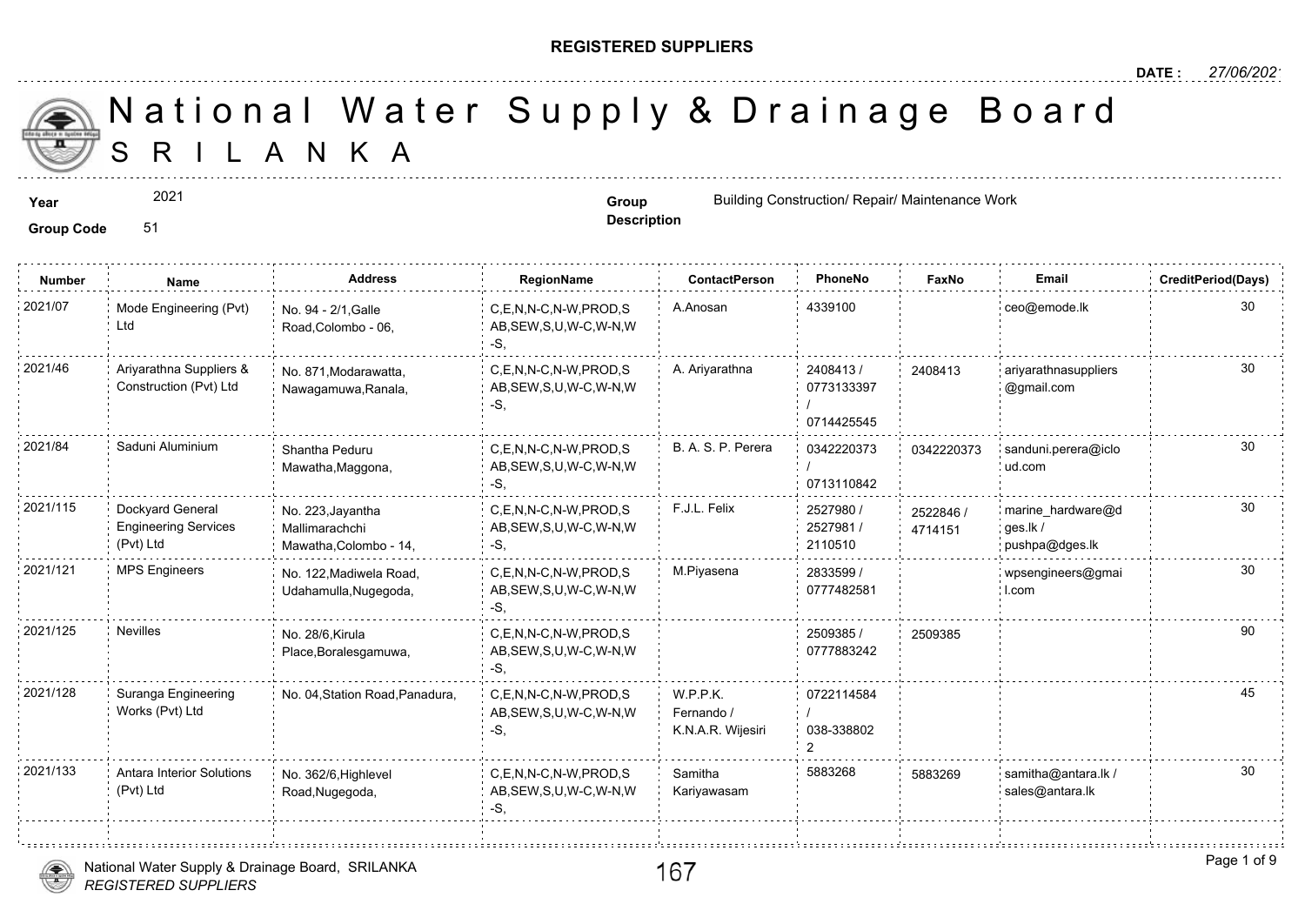

2021

**Description**

**Year Group Group Group Group Group Group Group Group Group Group Group Group Group Group Group Group Group Group Group Group Group Group Group Group Group Group Group** 

| <b>Number</b> | Name                                            | <b>Address</b>                                              | <b>RegionName</b>                                            | <b>ContactPerson</b> | PhoneNo                                            | Faxl   |
|---------------|-------------------------------------------------|-------------------------------------------------------------|--------------------------------------------------------------|----------------------|----------------------------------------------------|--------|
| 2021/137      | Jayantha Enterprises                            | 70/3, P.B. Alwis Perera<br>Mawatha,<br>Katubedda, Moratuwa, | C,E,N,N-C,N-W,PROD,S<br>AB, SEW, S, U, W-C, W-N, W<br>-S.    | Jayantha Bandara     | 0715317661                                         |        |
| 2021/140      | Harith Engineering &<br>Company (Pvt) Ltd       | 198/2A, High Leval<br>Road, Wattegedara, Maharaga<br>ma,    | C,E,N,N-C,N-W,PROD,S<br>AB, SEW, S, U, W-C, W-N, W<br>$-S,$  | S. Gamage            | 2745273/<br>0712717144<br>0770109936               |        |
| 2021/167      | Chanuka Motor<br>Company                        | No. 122/1, Bellantara Road,<br>Attidiya, Dehiwala,          | C,E,N,N-C,N-W,PROD,S<br>AB, SEW, S, U, W-C, W-N, W<br>$-S$ . | H.T.P. Aravinda      | 0777007517<br>/ 2723857                            | 271415 |
| 2021/170      | Life Line Enterprises                           | No. R12, Uhanapara, Ampara,                                 | C.E.N.N-C.N-W.PROD.S<br>AB, SEW, S, U, W-C, W-N, W<br>-S,    | Kumarasinghe         | 0632222291<br>0771325100<br>0711662200             |        |
| 2021/210      | J W C Construction and<br>Engineering (Pvt) Ltd | No. 16, Modarawatta,<br>Angulana, Moratuwa,                 | C,E,N,N-C,N-W,PROD,S<br>AB, SEW, S, U, W-C, W-N, W<br>-S,    | P.S. Arapola         | 0773528188<br>0773322008<br>/ 2648982 /<br>3833790 | 262351 |
| 2021/215      | <b>Themahan Construction</b>                    | No. 98A, Kotuwegedara, Matale,                              | C,E,N,N-C,N-W,PROD,S<br>AB, SEW, S, U, W-C, W-N, W<br>$-S,$  | Udaya Kumara         | 0712828784<br>0718050105<br>0662232314             |        |
| 2021/219      | Samarakoon & Brothers                           | No. 22/1/1/1, Galagadara<br>Mawatha, Katugastota,           | C,E,N,N-C,N-W,PROD,S<br>AB, SEW, S, U, W-C, W-N, W<br>-S,    | S.B. Smarakoon       | 0710523364<br>0718247401                           |        |
|               |                                                 |                                                             |                                                              |                      |                                                    |        |

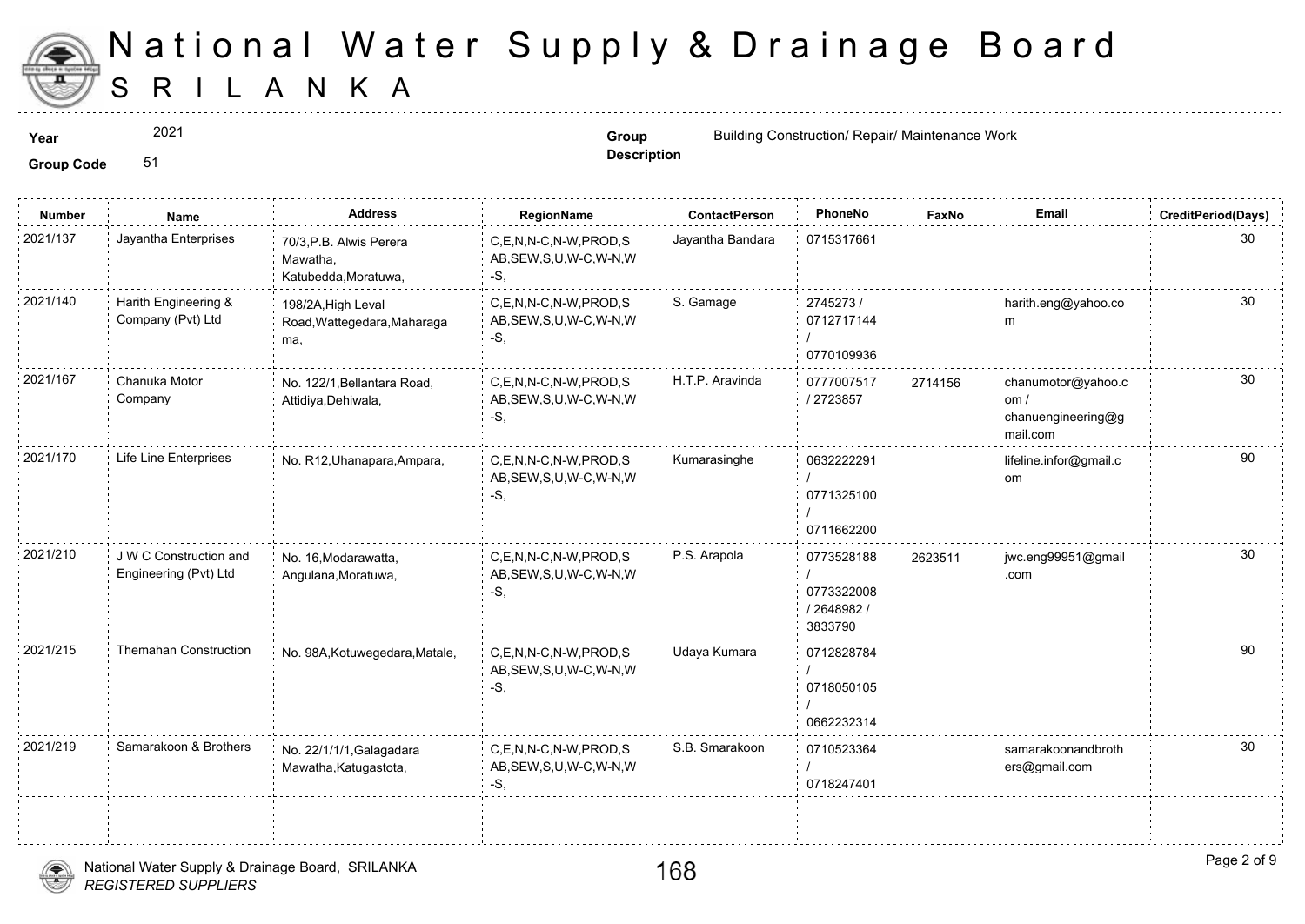

**Group Code** 51

# S R I L A N K A National Water Supply & Drainage

2021

**Year Group Group Group Group Group Group Group Group Group Group Group Group Group Group Group Group Group Group Group Group Group Group Group Group Group Group Group** 

**Description**

| <b>Number</b> | <b>Name</b>                         | <b>Address</b>                                                       | <b>RegionName</b>                                         | <b>ContactPerson</b> | PhoneNo                                | Faxl   |
|---------------|-------------------------------------|----------------------------------------------------------------------|-----------------------------------------------------------|----------------------|----------------------------------------|--------|
| 2021/234      | Soni Enterprises (Pvt)<br>Ltd       | 413/4, Victor Jayasooriya<br>Mawatha,<br>Kahatagastenna, Ruwanwella, | C,E,N,N-C,N-W,PROD,S<br>AB, SEW, S, U, W-C, W-N, W<br>-S. | R.D.<br>Nimalaweera  | 0362266151<br>0777577995<br>0773924049 | 036226 |
| 2021/241      | <b>Bin Mohamed</b><br>Constructions | 542, Bazaar, 4th<br>Lane, Sammanthurai,                              | C,E,N,N-C,N-W,PROD,S<br>AB, SEW, S, U, W-C, W-N, W<br>-5  | M.T.U. Milhan        | 0779719825                             |        |
| 2021/242      | <b>Chamila Constructions</b>        | No. 31/42, Skandadevala<br>Mawatha, Obesekarapura, Raja<br>giriya,   | C,E,N,N-C,N-W,PROD,S<br>AB, SEW, S, U, W-C, W-N, W<br>-S  |                      | 0715129045                             |        |
| 2021/245      | <b>Chanaka Constructions</b>        | No. 59/8, Dharmashala<br>Mawatha,<br>Obesekarapura, Rajagiriya,      | C,E,N,N-C,N-W,PROD,S<br>AB, SEW, S, U, W-C, W-N, W<br>-S. |                      | 0712440907                             |        |
| 2021/275      | Tele-Pix Technologies<br>(Pvt) Ltd  | No. 185, Peradeniya<br>Road, Kandy,                                  | C,E,N,N-C,N-W,PROD,S<br>AB, SEW, S, U, W-C, W-N, W        | P.D.F. Subadra       | 0812202132<br>0812204333               |        |
| 2021/276      | Axil Engineering (Pvt)<br>Ltd       | 77-B, Samagi Mawatha,<br>Maharagama Road,<br>Mampe, Piliyandala,     | C,E,N,N-C,N-W,PROD,S<br>AB, SEW, S, U, W-C, W-N, W        | Chathura Perera      | 0761369960<br>2618687                  |        |

|          |                                                | manarayama rway,<br>Mampe, Piliyandala,              | $, \omega, \omega = \ldots, \omega, \omega, \ldots \omega, \ldots$ |                          | -------                               |        |
|----------|------------------------------------------------|------------------------------------------------------|--------------------------------------------------------------------|--------------------------|---------------------------------------|--------|
| 2021/278 | Chamara Engineering<br>: (Pvt) Ltd             | 315/A, Awissawella<br>Road Wellampitiva.             | C,E,N,N-C,N-W,PROD,S<br>AB, SEW, S, U, W-C, W-N, W                 | Prabath<br>Wijayawardana | 2534933/<br>0718879650                | 071937 |
| 2021/279 | Construction and Mini<br>Well System (Pvt) Ltd | 52/8, Kudabuthgamuwa, Angod                          | C,E,N,N-C,N-W,PROD,S<br>AB, SEW, S, U, W-C, W-N, W                 | Chathura<br>Sandakelum   | 5928119 /<br>0777358863<br>0773008863 |        |
| 2021/294 | M.A. Asoka Kumara Man<br>Power                 | nO. 92, Yoga Gama Road,<br>Thelawala, Mount Lavinia, | C,E,N,N-C,N-W,PROD,S<br>AB, SEW, S, U, W-C, W-N, W                 |                          | 2625590 /<br>0774945471               |        |
|          |                                                |                                                      |                                                                    |                          |                                       |        |



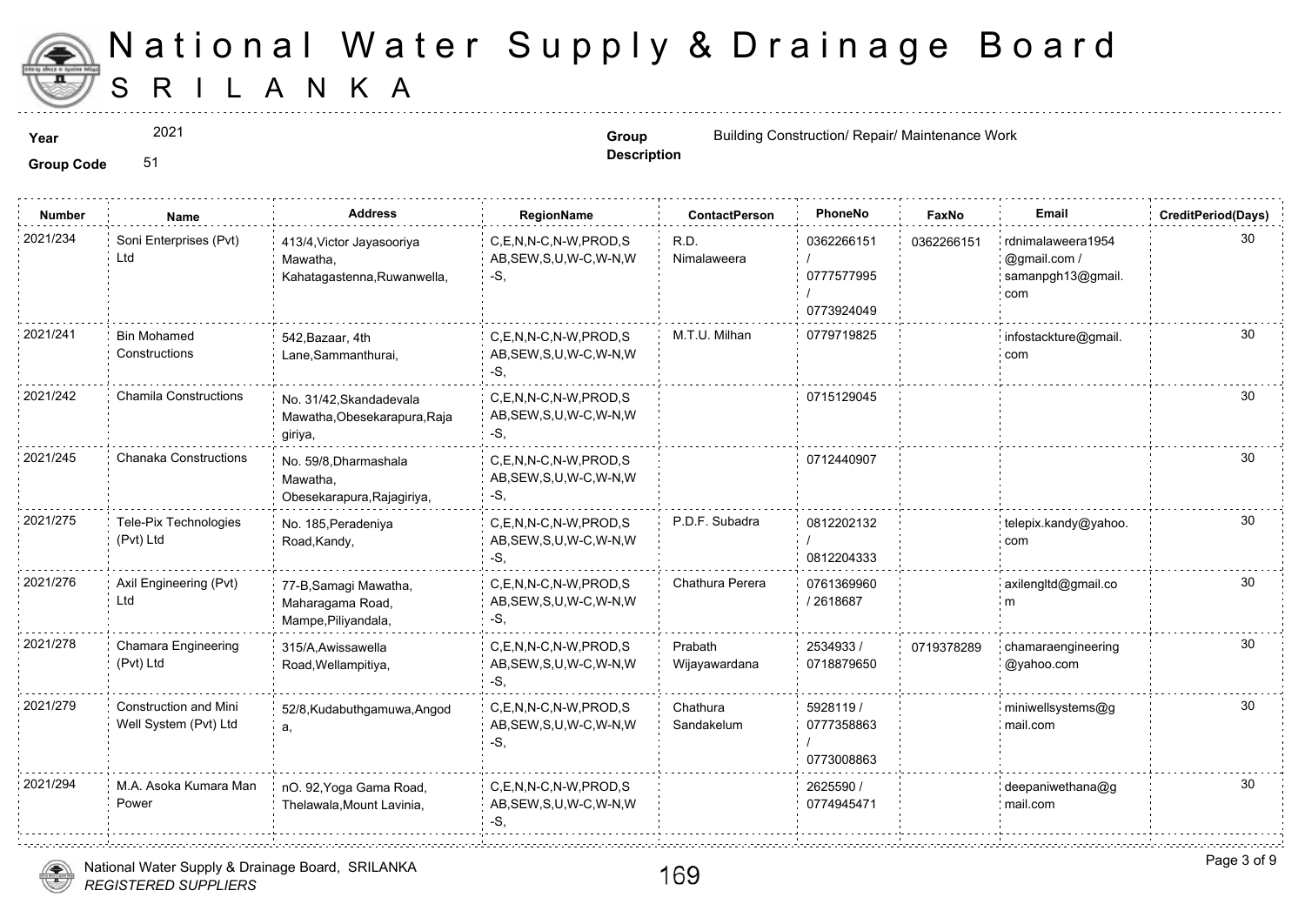

2021

**Description**

**Year Group Group Group Group Group Group Group Group Group Group Group Group Group Group Group Group Group Group Group Group Group Group Group Group Group Group Group** 

| <b>Number</b> | Name                                               | <b>Address</b>                                                    | RegionName                                                   | <b>ContactPerson</b>                   | PhoneNo                  | Faxl   |
|---------------|----------------------------------------------------|-------------------------------------------------------------------|--------------------------------------------------------------|----------------------------------------|--------------------------|--------|
| 2021/303      | Sapugasthenna<br>Constructions                     | 61/1, Sri Samangala<br>Road, Ratmalana,                           | C,E,N,N-C,N-W,PROD,S<br>AB, SEW, S, U, W-C, W-N, W<br>-S.    | Kavina<br>Sapugasthenna                | 0759160225<br>/ 2723983  | 272398 |
| 2021/325      | Dewaki Enterprise                                  | No. 741/1, Freeman<br>Mawatha, Anuradhapura,                      | C,E,N,N-C,N-W,PROD,S<br>AB, SEW, S, U, W-C, W-N, W<br>-S.    | Thanuja<br>Edirisinghe                 | 0252234595<br>0710619538 | 025223 |
| 2021/326      | Micro Engineering                                  | No. 71, Deen Road, Kattankudy<br>$-06,$                           | C,E,N,N-C,N-W,PROD,S<br>AB, SEW, S, U, W-C, W-N, W<br>-S.    | NM Thasneem                            | 0772258680               |        |
| 2021/327      | A K K Engineers (Pvt)<br>Ltd.                      | No. 145/1, High Level<br>Road, Pannipitiya,                       | C.E.N.N-C.N-W.PROD.S<br>AB, SEW, S, U, W-C, W-N, W<br>-S.    | Chinthana<br>Rajapaksha                | 2847770                  | 430565 |
| 2021/340      | Advantis Projects &<br>Engineering (Pvt) Ltd.      | No. 400, Deans Road, Colombo<br>10,                               | C.E.N.N-C.N-W.PROD.S<br>AB, SEW, S, U, W-C, W-N, W<br>-S.    | Dhanusha<br>Bokumburegedar<br>a        | 2572020 /<br>0773033031  | 257206 |
| 2021/351      | <b>Akus Enterprises</b>                            | No. 326/26, Vijayaba<br>Pedasa, Ihalakaragahamuna, K<br>adawatha, | C.E.N.N-C.N-W.PROD.S<br>AB, SEW, S, U, W-C, W-N, W<br>$-S$ , | Anura / Shakya<br>Ranasinghe           | 2975923/<br>0718152318   |        |
| 2021/353      | T.T.N. Construction                                | No. 190/3A, Mahawatta<br>Road, Egodauyana, Moratuwa,              | C.E.N.N-C.N-W.PROD.S<br>AB, SEW, S, U, W-C, W-N, W<br>-S,    | <b>Nimesha</b><br>Madushanka<br>Perera | 0770654487<br>0772645638 |        |
| 2021/355      | <b>H&amp;V</b> Enterprises                         | No. 28, Wela<br>Road, Pathiragoda, Maharagam                      | C,E,N,N-C,N-W,PROD,S<br>AB, SEW, S, U, W-C, W-N, W<br>-S,    | JP Bomulla                             | 2746522 /<br>0778205340  | 274655 |
| 2021/358      | MEP Engineering &<br>Trading Company (Pvt)<br>Ltd. | No. 1076/E, Kumaragewatta<br>Road, Pelawatta, Battaramulla,       | C.E.N.N-C.N-W.PROD.S<br>AB, SEW, S, U, W-C, W-N, W<br>-S,    | Ishan Perera                           | 4347237/38               | 279191 |
|               |                                                    |                                                                   |                                                              |                                        |                          |        |

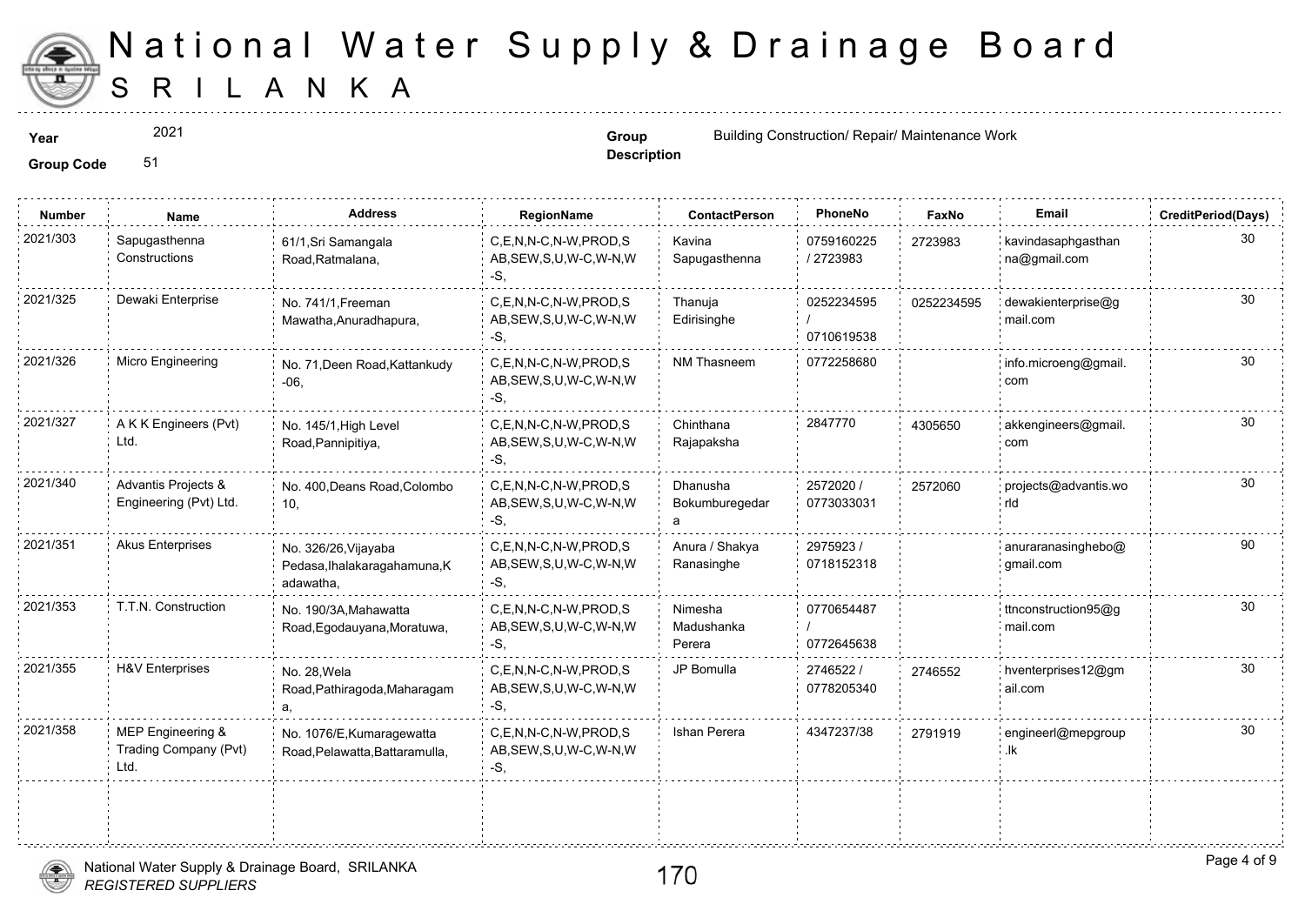

2021

**Group Code** 51

**Year Construction Group Group Group Glue Equation Group Group Glue Equation Construction Construction Glue Equation Construction Glue Equation Construction Glue Equation Glue Equation Glu** 

**Description**

| <b>Number</b> | Name                                                           | <b>Address</b>                                                   | RegionName                                                | <b>ContactPerson</b>               | PhoneNo                                | Faxl   |
|---------------|----------------------------------------------------------------|------------------------------------------------------------------|-----------------------------------------------------------|------------------------------------|----------------------------------------|--------|
| 2021/366      | <b>Ekamuthu Construction</b><br>& Engineers (Pvt) Ltd.         | No.<br>188/115B, Moonamalewathta, H<br>omagama,                  | C,E,N,N-C,N-W,PROD,S<br>AB, SEW, S, U, W-C, W-N, W<br>-S, | S Ramjith /<br>Hansa               | 2753277 /<br>0710480019<br>0777250519  | 275327 |
| 2021/383      | Roshan Aluminium<br><b>Fabrication Civil</b><br>Engineering    | No. 9/A.Pokuna<br>Road, Boralesgamuwa,                           | C.E.N.N-C.N-W.PROD.S<br>AB, SEW, S, U, W-C, W-N, W<br>-S. | Roshan Perera                      | 0766270907<br>0722809150<br>0753433435 |        |
| 2021/418      | WECO Holdings (Pvt)<br>Ltd.                                    | No.1/70, Rathnapura<br>Road, Boralugoda,<br>Poruwadanda, Horana, | C.E.N.N-C.N-W.PROD.S<br>AB, SEW, S, U, W-C, W-N, W<br>-S, | Ruwin<br>Weerakkody                | 0342255677<br>0342255068<br>0774500507 |        |
| 2021/429      | Gamini Builders                                                | No. 301, Mihindu<br>Mawatha, Makol North, Makola,                | C.E.N.N-C.N-W.PROD.S<br>AB, SEW, S, U, W-C, W-N, W<br>-S, | Gamini                             | 0702788731                             |        |
| 2021/430      | <b>Industrial Engineering</b><br>Enterprises Co. (Pvt)<br>Ltd. | No. 650/14, Industrial<br>Estate, Galle Road, Ratmalana,         | C.E.N.N-C.N-W.PROD.S<br>AB, SEW, S, U, W-C, W-N, W<br>-S. | HP Sajinie<br>Aroshika<br>Fernando | 4210502/<br>2623698                    | 421470 |
| 2021/444      | <b>KRK Enterprises</b>                                         | 13/B,1st Lane, Gagabada<br>Road, Suwarapola, Piliyandala,        | C,E,N,N-C,N-W,PROD,S<br>AB, SEW, S, U, W-C, W-N, W<br>-S, | W Kisal Ransika                    | 2608429 /<br>0756428176                |        |
| 2021/446      | <b>Landmarks Builders</b>                                      | 267/D8, Karathota, Kaduwela,                                     | C,E,N,N-C,N-W,PROD,S<br>AB, SEW, S, U, W-C, W-N, W<br>-S. | DSK Wijesundara                    | 0703419341<br>0772452678               |        |
| 2021/450      | <b>British Construction</b>                                    | No.38, St. Anthony<br>Mawatha, Rilawulla, Kandana,               | C.E.N.N-C.N-W.PROD.S<br>AB, SEW, S, U, W-C, W-N, W<br>-S, | Sharon Lantan                      | 2231993/<br>071224561                  |        |
|               |                                                                |                                                                  |                                                           |                                    |                                        |        |

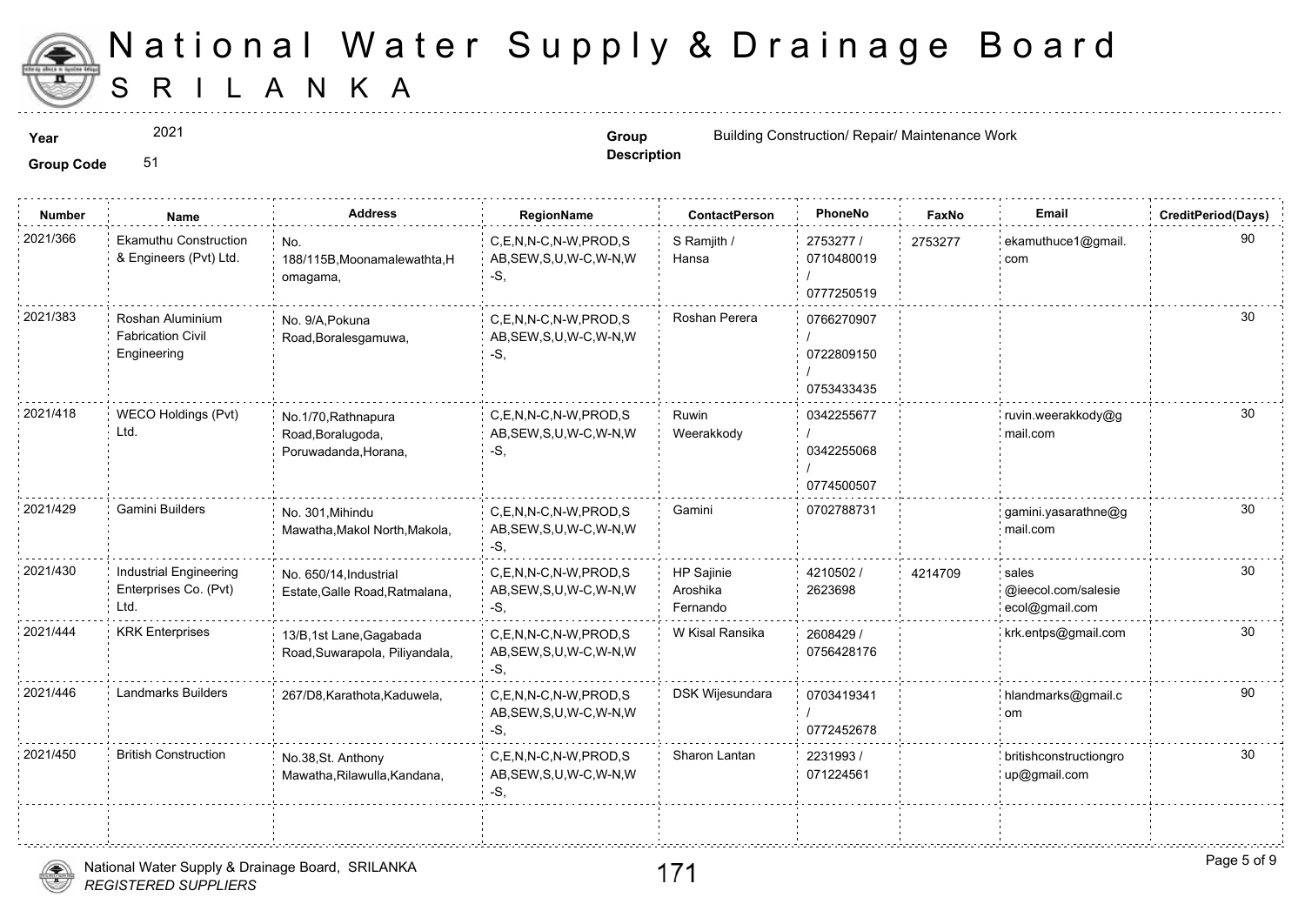

2021

**Description**

**Year Group Group Building Construction/ Repair/ Maintenance Works and Construction and Maintenance Works and Maintenance Works and Maintenance Works and Maintenance Works and Maintenance Works and Maintenance Works an** 

| <b>Number</b> | Name                                        | <b>Address</b>                                                   | RegionName                                                   | <b>ContactPerson</b>      | PhoneNo                                | Faxl   |
|---------------|---------------------------------------------|------------------------------------------------------------------|--------------------------------------------------------------|---------------------------|----------------------------------------|--------|
| 2021/452      | V.M. Construction                           | No. 164/28, Stanley<br>Thilakarathna<br>Mawatha, Nugegoda,       | C,E,N,N-C,N-W,PROD,S<br>AB, SEW, S, U, W-C, W-N, W<br>-S.    | PV Micheal                | 0714225286                             |        |
| 2021/455      | Ruwan Trade Center                          | No. 07, Mada<br>Mawatha, Siddemulla, Piliyanda<br>la,            | C.E.N.N-C.N-W.PROD.S<br>AB, SEW, S, U, W-C, W-N, W<br>$-S$ , | <b>HRP Peiris</b>         | 2700416 /<br>2701357/<br>2701463       | 270181 |
| 2021/468      | <b>Thisara Construction</b>                 | 14/1, Ebert<br>Lane, Kaldemulla, Moratuwa,                       | C.E.N.N-C.N-W.PROD.S<br>AB, SEW, S, U, W-C, W-N, W<br>-S,    | Thomsan Wijesiri<br>Silva | 2635198                                |        |
| 2021/469      | SAW Engineering (Pvt)<br>Ltd.               | No. 52, Makola<br>North, Makola, Kiribathgoda,                   | C,E,N,N-C,N-W,PROD,S<br>AB, SEW, S, U, W-C, W-N, W<br>-S.    | Anupama<br>Abeyrathna     | 2908366 /<br>2987542 /<br>0722333033   | 290837 |
| 2021/475      | Indrajith Construction                      | No.<br>218, Gangeyaya, Embilipitiya,                             | C,E,N,N-C,N-W,PROD,S<br>AB, SEW, S, U, W-C, W-N, W<br>-S,    |                           | 0705073507                             |        |
| 2021/486      | St. Theresa Industries<br>(Pvt) Ltd.        | No. 399, Gunasekara<br>Mawatha, Heiyanthuduwa,                   | C,E,N,N-C,N-W,PROD,S<br>AB, SEW, S, U, W-C, W-N, W<br>$-S$ . | Erandika<br>Subashani     | 4651777                                | 489781 |
| 2021/494      | A.S.K. Engineering &<br>Services (Pvt) Ltd. | No. 176/3, Dalthara, Piliyandala,                                | C.E.N.N-C.N-W.PROD.S<br>AB, SEW, S, U, W-C, W-N, W<br>-S.    | <b>ASK Silva</b>          | 2619552/<br>0779822568                 |        |
| 2021/500      | Yasiru Enterprises                          | No. 522/A3, Maithreepala<br>Senanayake<br>Mawatha, Anuradhapura, | C.E.N.N-C.N-W.PROD.S<br>AB, SEW, S, U, W-C, W-N, W<br>-S.    | Uapli<br>Wellawaththa     | 0775110360                             |        |
| 2021/509      | G.K.U.C Construction<br>(Pvt) Ltd.          | A-1, Industrial<br>Park, Awissawella<br>Road, Galigamuwa Town,   | C.E.N.N-C.N-W.PROD.S<br>AB, SEW, S, U, W-C, W-N, W<br>$-S$ . | DHJ Dunumala              | 0765839000<br>0765849000<br>0768172312 |        |
|               |                                             |                                                                  |                                                              |                           |                                        |        |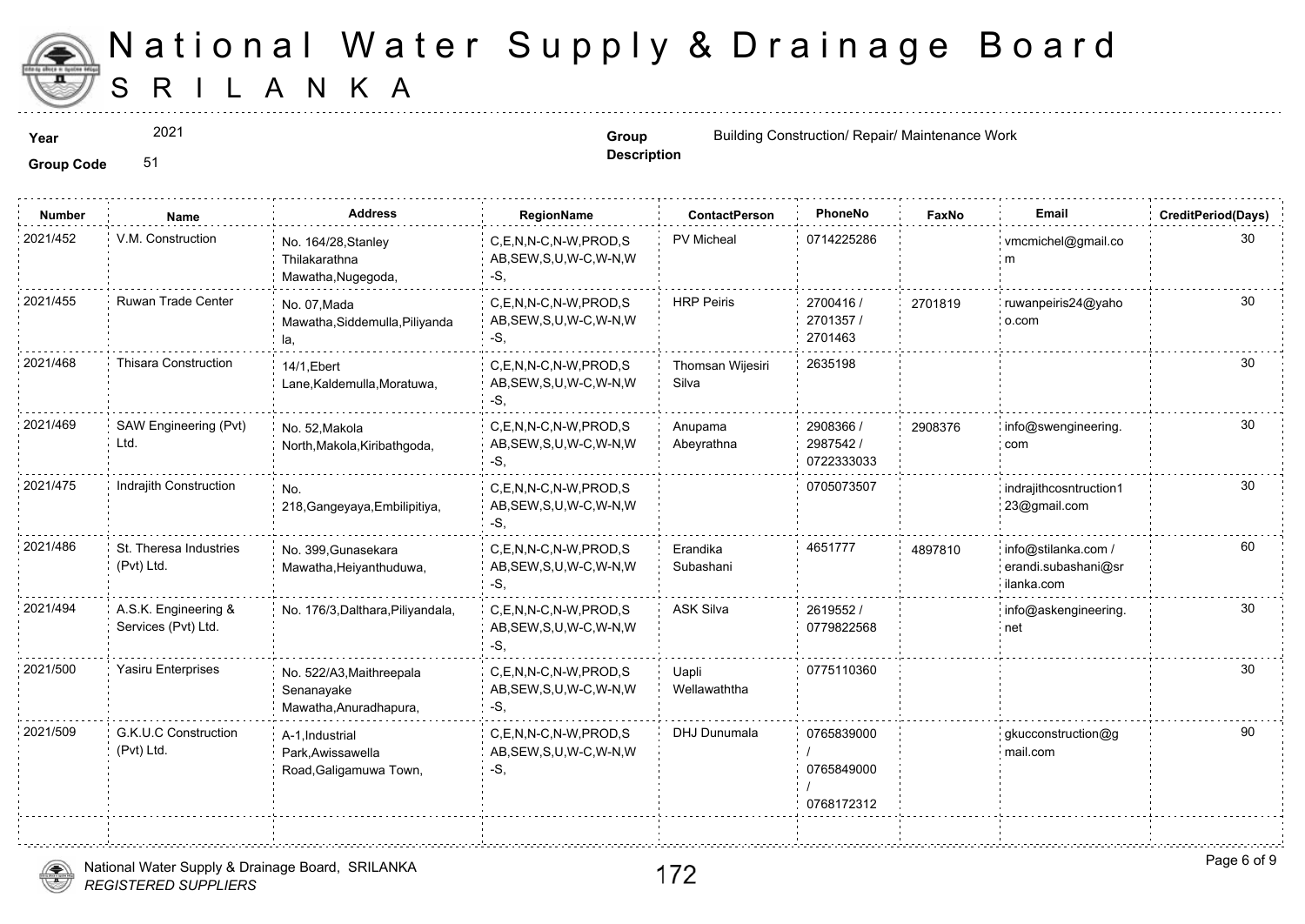

2021

**Description**

**Year Group Group Group Group Group Group Group Group Group Group Group Group Group Group Group Group Group Group Group Group Group Group Group Group Group Group Group** 

**Group Code** 51

| <b>Number</b> | Name                                                 | <b>Address</b>                                                 | RegionName                                                | <b>ContactPerson</b>  | PhoneNo                               | Faxl             |
|---------------|------------------------------------------------------|----------------------------------------------------------------|-----------------------------------------------------------|-----------------------|---------------------------------------|------------------|
| 2021/510      | <b>Teshan Engineering</b><br>(Pvt) Ltd.              | No.<br>694, Liyanagemulla, Seeduwa,                            | C,E,N,N-C,N-W,PROD,S<br>AB, SEW, S, U, W-C, W-N, W<br>-S, | A Gunawardane         | 2265810 /<br>2265812                  | 226581           |
| 2021/514      | <b>Wonmac Construction</b><br>(Pvt) Ltd.             | 394/1, Megoda Kolonnawa<br>Road, Gothatuwa,                    | C.E.N.N-C.N-W.PROD.S<br>AB, SEW, S, U, W-C, W-N, W<br>-S. | <b>KSH Perera</b>     | 2091526 /<br>0704199938<br>0706001111 |                  |
| 2021/515      | Node Engineering<br>Consortium                       | 100/1/3, Sagarika<br>Building, Lower Street, Badulla,          | C,E,N,N-C,N-W,PROD,S<br>AB, SEW, S, U, W-C, W-N, W<br>-S. | Faliq Cader           | 0552223422                            | 055222           |
| 2021/519      | Deklo Technology (Pvt)<br>Ltd.                       | No. 257, Thalawathugoda<br>Road, Mirihana, Pitakotte,          | C.E.N.N-C.N-W.PROD.S<br>AB, SEW, S, U, W-C, W-N, W<br>-S, | Venkatesh Rao         | 6906873/<br>0766906873                |                  |
| 2021/527      | <b>VVK Alucon Industries</b><br>(Pvt) Ltd            | No. 32, Kandy<br>Road, Dalugama, Kalaniya,                     | C.E.N.N-C.N-W.PROD.S<br>AB, SEW, S, U, W-C, W-N, W<br>-S, | Nalin<br>Delpachithre | 2910504 /<br>5522496/7                | 291050<br>291069 |
| 2021/536      | R S T Construction                                   | No. 22, Nagahathenna<br>Road, Meepitiya, Kegalle,              | C,E,N,N-C,N-W,PROD,S<br>AB, SEW, S, U, W-C, W-N, W<br>-S. | Manager               | 0714407874<br>0759707874              |                  |
| 2021/548      | Millennium Solution                                  | No. 49, Kandy<br>Road, Peliyagoda,                             | C.E.N.N-C.N-W.PROD.S<br>AB, SEW, S, U, W-C, W-N, W<br>-S. | Subash<br>Madumadawa  | 0766327580<br>0117090701              |                  |
| 2021/549      | Gamage Electrical &<br>Construction                  | No. 797/2, Kawanthissa<br>Mawatha, Waragoda<br>Road, Kelaniya, | C,E,N,N-C,N-W,PROD,S<br>AB, SEW, S, U, W-C, W-N, W<br>-S, | <b>GNK Perera</b>     | 0723234091<br>0713578173              |                  |
| 2021/552      | <b>Withanage Plantations</b><br>& Tourism (Pvt) Ltd. | 3/E/6, Koshena<br>Road, Kahantota, Malabe,                     | C,E,N,N-C,N-W,PROD,S<br>AB, SEW, S, U, W-C, W-N, W<br>-S, | AB Withanage          | 2072228 /<br>0727809992               |                  |
|               |                                                      |                                                                |                                                           |                       |                                       |                  |



÷.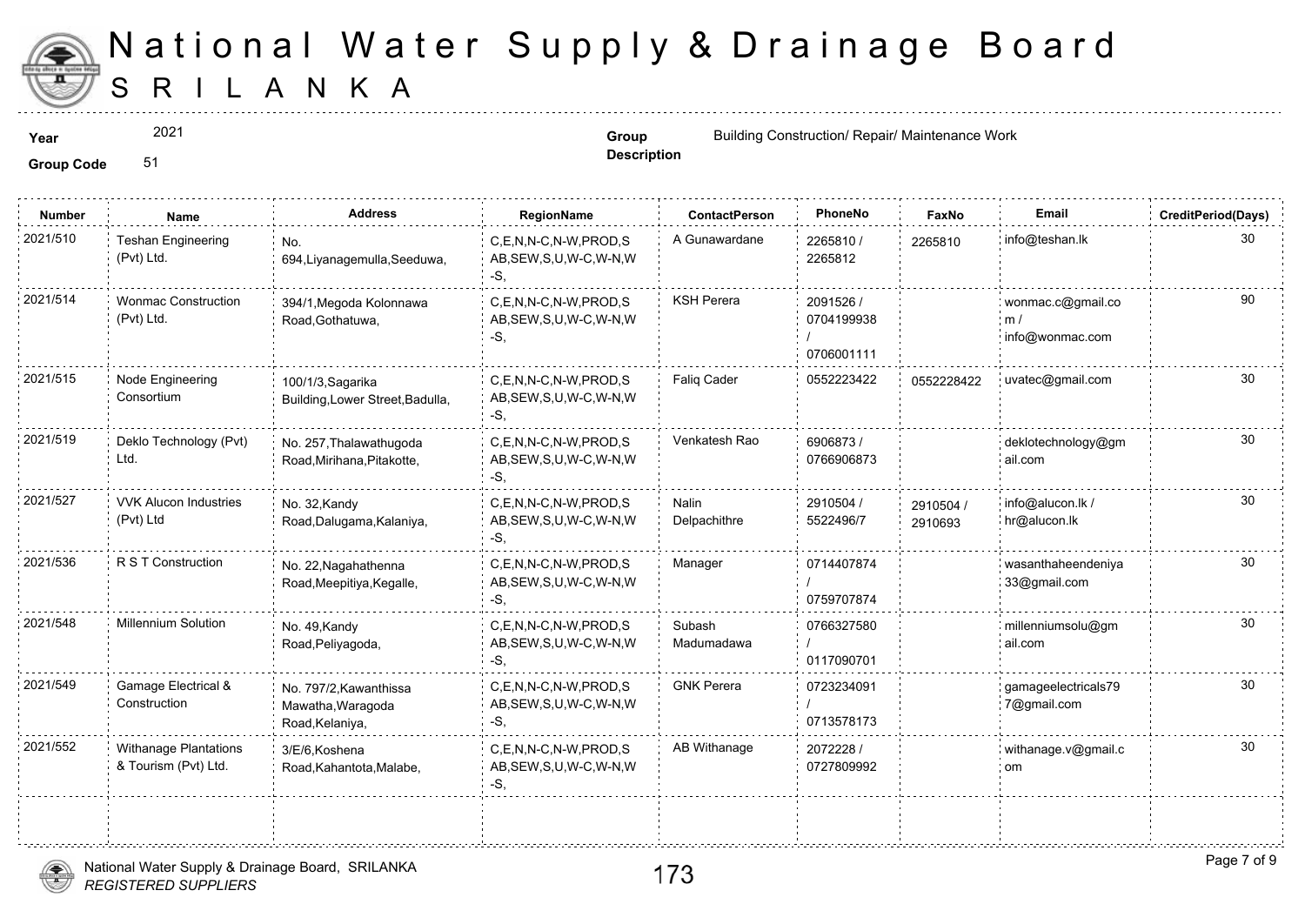

2021

**Description**

**Year Group Group Group Group Group Group Group Group Group Group Group Group Group Group Group Group Group Group Group Group Group Group Group Group Group Group Group** 

| <b>Number</b> | Name                                                | <b>Address</b>                                                   | RegionName                                                  | <b>ContactPerson</b>               | PhoneNo                                              | Faxl   |
|---------------|-----------------------------------------------------|------------------------------------------------------------------|-------------------------------------------------------------|------------------------------------|------------------------------------------------------|--------|
| 2021/555      | SDK Construction and<br>Suppliers                   | 117/A, Thalahagamwaduwa, W<br>alasmulla,                         | C,E,N,N-C,N-W,PROD,S<br>AB, SEW, S, U, W-C, W-N, W<br>-S,   | KLA<br>SANDARUWAN                  | 0775655369<br>0703024345                             |        |
| 2021/566      | Civil Engineering<br>Construction and<br>Laboratory | 54, Pasyala Road, Haggallam<br>Ellakkala, Via Nittambuwa,        | C,E,N,N-C,N-W,PROD,S<br>AB, SEW, S, U, W-C, W-N, W<br>-S,   | Sisira<br>Hewagamage               | 0332286289<br>0711062630<br>0778420172<br>0716906524 | 033228 |
| 2021/568      | Infofix                                             | No.<br>02, J.M. Building, Welimada, Ban<br>darawela,             | C,E,N,N-C,N-W,PROD,S<br>AB, SEW, S, U, W-C, W-N, W<br>-S.   | A.G.M. Imran                       | 0767903943                                           |        |
| 2021/584      | <b>Bolinger Construction</b><br>(Pvt) Ltd.          | No. 301/6/C, Awissawella<br>Road, Wellampitiya,                  | C,E,N,N-C,N-W,PROD,S<br>AB, SEW, S, U, W-C, W-N, W<br>-S.   | Prabath<br>Wijewardana             | 2534933 /<br>0718879650                              | 071937 |
| 2021/585      | Solico International (Pvt)<br>Ltd                   | No.232, Elvitigala<br>Mawatha, Colombo 08,                       | C,E,N,N-C,N-W,PROD,S<br>AB, SEW, S, U, W-C, W-N, W<br>-S.   | HT Danister                        | 2688826 /<br>0777213378                              | 268882 |
| 2021/591      | Asiri Construction                                  | No. 315/1, Wekada<br>Road, Habarakada, Homagama                  | C.E.N.N-C.N-W.PROD.S<br>AB, SEW, S, U, W-C, W-N, W<br>$-S,$ | AU Malavige                        | 0770336354                                           | 289524 |
| 2021/592      | Voltas Engineeing (Pvt)<br>Ltd.                     | No. 66/A/3, Theresa<br>Mawatha, Rilaulla, Kandana,               | C.E.N.N-C.N-W.PROD.S<br>AB, SEW, S, U, W-C, W-N, W<br>-S.   | Jude Fernando                      | 2233055                                              |        |
| 2021/597      | NBK Engineers (Pvt)<br>Ltd.                         | No.<br>263/A/21, Meegastenna, Galabo<br>da, Gallella, Ratnapura, | C.E.N.N-C.N-W.PROD.S<br>AB, SEW, S, U, W-C, W-N, W<br>-S,   | <b>KA Buddhika</b><br>Pushpakumara | 0771711072                                           |        |
|               |                                                     |                                                                  |                                                             |                                    |                                                      |        |